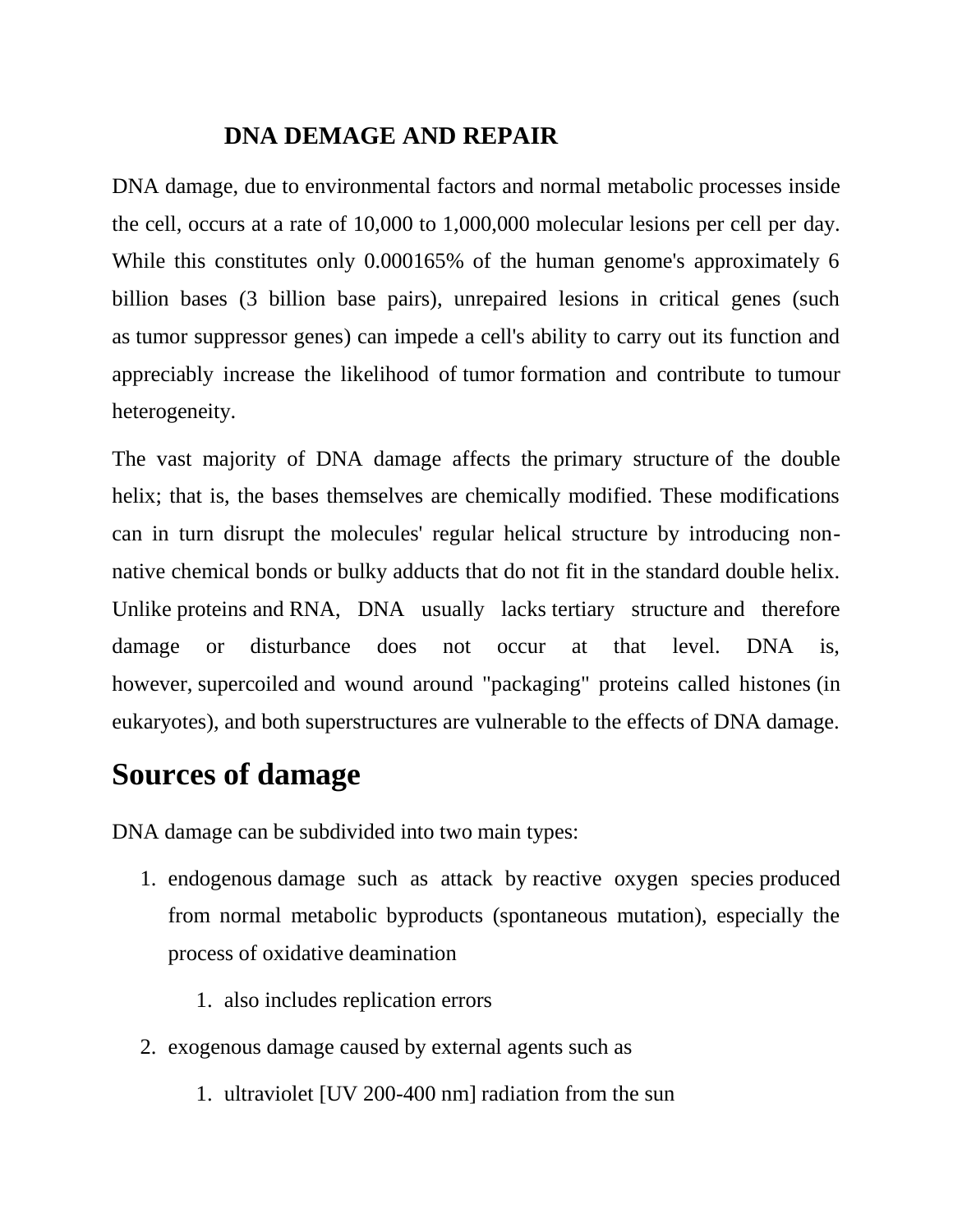- 2. other radiation frequencies, including [x-rays](https://en.wikipedia.org/wiki/X-ray) and [gamma rays](https://en.wikipedia.org/wiki/Gamma_ray)
- 3. [hydrolysis](https://en.wikipedia.org/wiki/Hydrolysis) or thermal disruption
- 4. certain [plant](https://en.wikipedia.org/wiki/Plant) [toxins](https://en.wikipedia.org/wiki/Toxin)
- 5. human-made [mutagenic chemicals,](https://en.wikipedia.org/wiki/Mutagen) especially [aromatic](https://en.wikipedia.org/wiki/Aromatic) compounds that act as DNA [intercalating agents](https://en.wikipedia.org/wiki/Intercalation_(biochemistry))
- 6. [viruses](https://en.wikipedia.org/wiki/Virus)

The replication of damaged DNA before cell division can lead to the incorporation of wrong bases opposite damaged ones. Daughter cells that inherit these wrong bases carry mutations from which the original DNA sequence is unrecoverable (except in the rare case of a [back mutation,](https://en.wikipedia.org/wiki/Mutation#By_effect_on_function) for example, through [gene conversion\)](https://en.wikipedia.org/wiki/Gene_conversion).

#### **Types of damage**

There are several types of damage to DNA due to endogenous cellular processes:

- 1. *[oxidation](https://en.wikipedia.org/wiki/DNA_oxidation)* of bases [e.g. 8-oxo-7,8-dihydroguanine (8-oxoG)] and generation of DNA strand interruptions from reactive oxygen species,
- 2. *[alkylation](https://en.wikipedia.org/wiki/Alkylation)* of bases (usually [methylation\)](https://en.wikipedia.org/wiki/Methylation), such as formation of [7](https://en.wikipedia.org/wiki/7-methylguanosine) [methylguanosine,](https://en.wikipedia.org/wiki/7-methylguanosine) 1-methyladenine, [6-O-Methylguanine](https://en.wikipedia.org/wiki/6-O-Methylguanine)
- 3. *[hydrolysis](https://en.wikipedia.org/wiki/Hydrolysis)* of bases, such as [deamination,](https://en.wikipedia.org/wiki/Deamination) [depurination,](https://en.wikipedia.org/wiki/Depurination) and depyrimidination.
- 4. ["bulky adduct formation"](https://en.wikipedia.org/wiki/DNA_adduct) (i.e., benzo[a]pyrene diol epoxide-dG adduct, aristolactam I-dA adduct)
- 5. *mismatch* of bases, due to errors in [DNA replication,](https://en.wikipedia.org/wiki/DNA_replication) in which the wrong DNA base is stitched into place in a newly forming DNA strand, or a DNA base is skipped over or mistakenly inserted.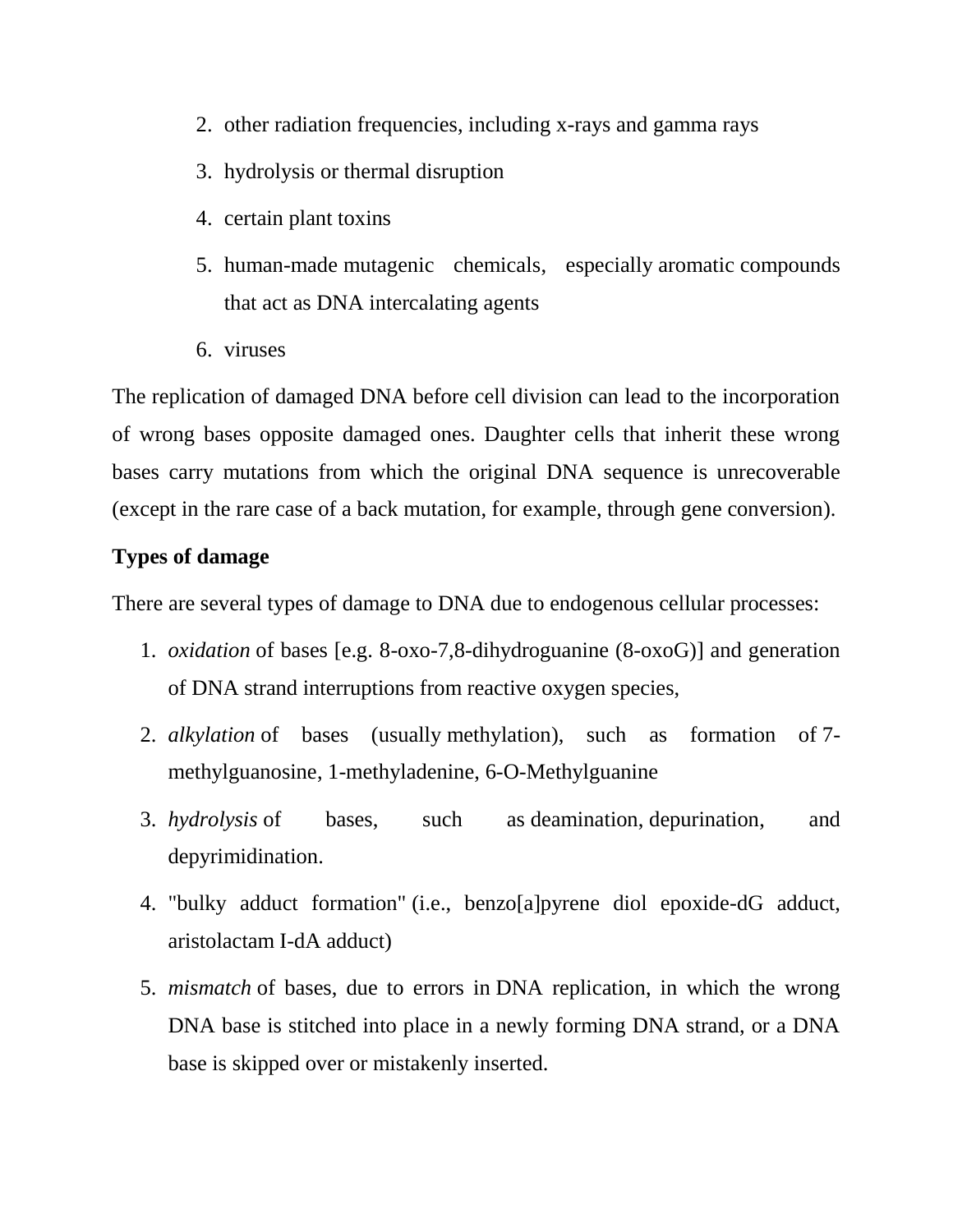- 6. Monoadduct damage cause by change in single nitrogenous base of DNA
- 7. Diadduct damage

Damage caused by exogenous agents comes in many forms. Some examples are:

- 1. *[UV-B light](https://en.wikipedia.org/wiki/UV_light)* causes crosslinking between adjacent cytosine and thymine bases creating *[pyrimidine dimers](https://en.wikipedia.org/wiki/Pyrimidine_dimers)*. This is called [direct DNA damage.](https://en.wikipedia.org/wiki/Direct_DNA_damage)
- 2. *[UV-A light](https://en.wikipedia.org/wiki/UV_light)* creates mostly free radicals. The damage caused by free radicals is called [indirect DNA damage.](https://en.wikipedia.org/wiki/Indirect_DNA_damage)
- 3. *[Ionizing radiation](https://en.wikipedia.org/wiki/Ionizing_radiation)* such as that created by radioactive decay or in *[cosmic](https://en.wikipedia.org/wiki/Cosmic_rays)  [rays](https://en.wikipedia.org/wiki/Cosmic_rays)* causes breaks in DNA strands. Intermediate-level ionizing radiation may induce irreparable DNA damage (leading to replicational and transcriptional errors needed for neoplasia or may trigger viral interactions) leading to pre-mature aging and cancer.
- 4. Thermal disruption at elevated temperature increases the rate of [depurination](https://en.wikipedia.org/wiki/Depurination) (loss of [purine](https://en.wikipedia.org/wiki/Purine) bases from the DNA backbone) and singlestrand breaks. For example, hydrolytic depurination is seen in the [thermophilic bacteria,](https://en.wikipedia.org/wiki/Thermophilic_bacteria) which grow in [hot springs](https://en.wikipedia.org/wiki/Hot_springs) at 40-80 °C. The rate of depurination (300 [purine](https://en.wikipedia.org/wiki/Purine) residues per genome per generation) is too high in these species to be repaired by normal repair machinery, hence a possibility of an [adaptive](https://en.wikipedia.org/wiki/Adaptive) response cannot be ruled out.
- 5. *Industrial chemicals* such as [vinyl chloride](https://en.wikipedia.org/wiki/Vinyl_chloride) and [hydrogen peroxide,](https://en.wikipedia.org/wiki/Hydrogen_peroxide) and environmental chemicals such as [polycyclic aromatic hydrocarbons](https://en.wikipedia.org/wiki/Polycyclic_aromatic_hydrocarbon) found in smoke, soot and tar create a huge diversity of DNA adducts- ethenobases, oxidized bases, alkylated phosphotriesters and [crosslinking of DNA,](https://en.wikipedia.org/wiki/Crosslinking_of_DNA) just to name a few.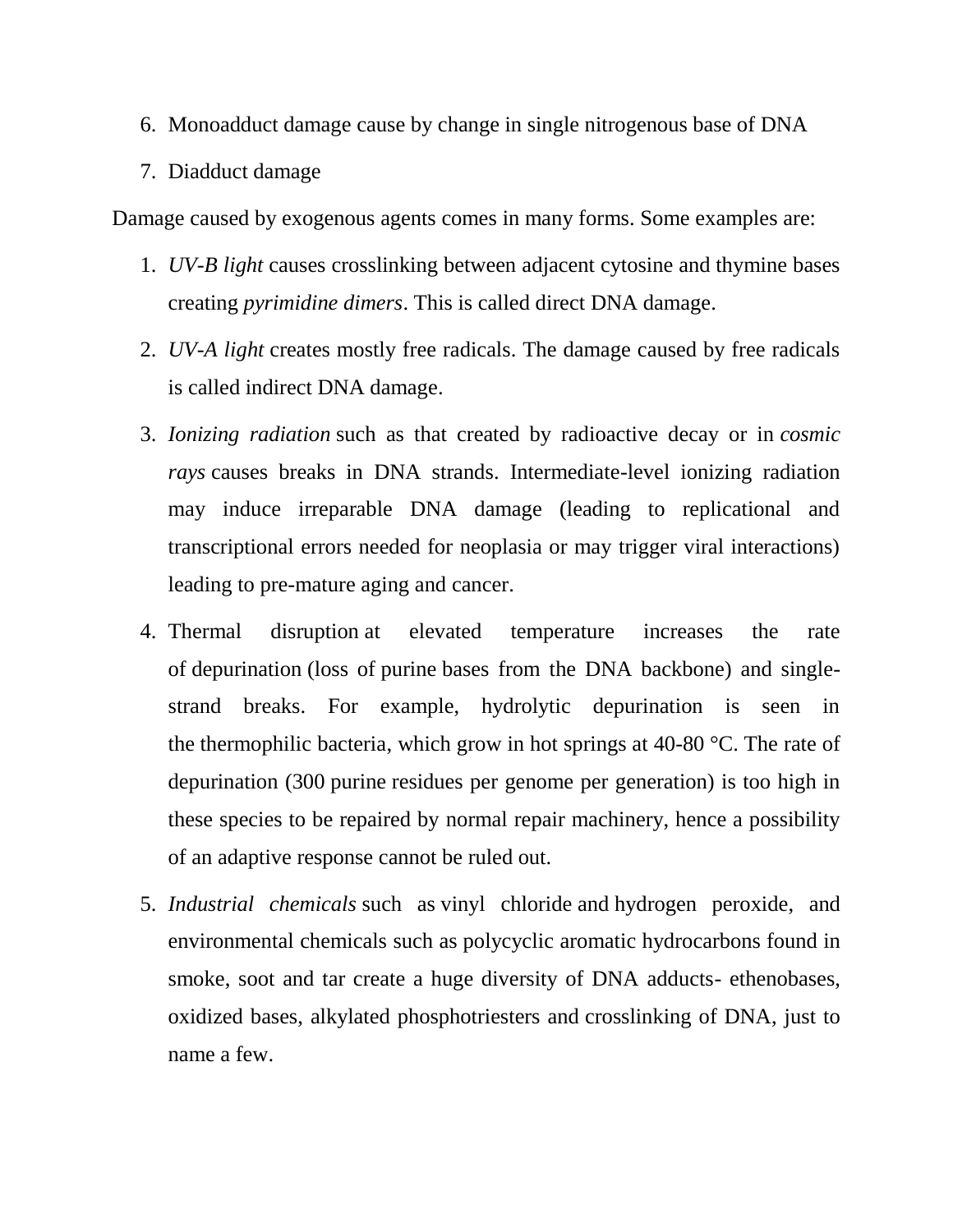UV damage, alkylation/methylation, X-ray damage and oxidative damage are examples of induced damage. Spontaneous damage can include the loss of a base, deamination, sugar [ring puckering](https://en.wikipedia.org/wiki/Ring_pucker) and tautomeric shift.

#### **Nuclear versus mitochondrial DNA damage**

In human cells, and [eukaryotic](https://en.wikipedia.org/wiki/Eukaryotic) cells in general, DNA is found in two cellular locations — inside the [nucleus](https://en.wikipedia.org/wiki/Cell_nucleus) and inside the [mitochondria.](https://en.wikipedia.org/wiki/Mitochondria) Nuclear DNA (nDNA) exists as [chromatind](https://en.wikipedia.org/wiki/Chromatin)uring non-replicative stages of the [cell cycle](https://en.wikipedia.org/wiki/Cell_cycle) and is condensed into aggregate structures known as [chromosomes](https://en.wikipedia.org/wiki/Chromosomes) during [cell division.](https://en.wikipedia.org/wiki/Cell_division) In either state the DNA is highly compacted and wound up around bead-like proteins called [histones.](https://en.wikipedia.org/wiki/Histones) Whenever a cell needs to express the genetic information encoded in its nDNA the required chromosomal region is unravelled, genes located therein are expressed, and then the region is condensed back to its resting conformation. Mitochondrial DNA (mtDNA) is located inside mitochondri[aorganelles,](https://en.wikipedia.org/wiki/Organelles) exists in multiple copies, and is also tightly associated with a number of proteins to form a complex known as the nucleoid. Inside mitochondria, [reactive oxygen](https://en.wikipedia.org/wiki/Reactive_oxygen_species)  [species](https://en.wikipedia.org/wiki/Reactive_oxygen_species) (ROS), or [free radicals,](https://en.wikipedia.org/wiki/Radical_(chemistry)) byproducts of the constant production of [adenosine](https://en.wikipedia.org/wiki/Adenosine_triphosphate)  [triphosphate](https://en.wikipedia.org/wiki/Adenosine_triphosphate) (ATP) via [oxidative phosphorylation,](https://en.wikipedia.org/wiki/Oxidative_phosphorylation) create a highly oxidative environment that is known to damage mtDNA. A critical enzyme in counteracting the toxicity of these species is [superoxide dismutase,](https://en.wikipedia.org/wiki/Superoxide_dismutase) which is present in both the mitochondria and [cytoplasm](https://en.wikipedia.org/wiki/Cytoplasm) of eukaryotic cells.

#### **Senescence and apoptosis**

Senescence, an irreversible process in which the cell no longer [divides,](https://en.wikipedia.org/wiki/Mitosis) is a protective response to the shortening of the [chromosome ends.](https://en.wikipedia.org/wiki/Telomeres) The telomeres are long regions of repetitive [noncoding DNA](https://en.wikipedia.org/wiki/Noncoding_DNA) that cap chromosomes and undergo partial degradation each time a cell undergoes division (see [Hayflick limit\)](https://en.wikipedia.org/wiki/Hayflick_limit). In contrast, [quiescence](https://en.wikipedia.org/wiki/G0_phase) is a reversible state of cellular dormancy that is unrelated to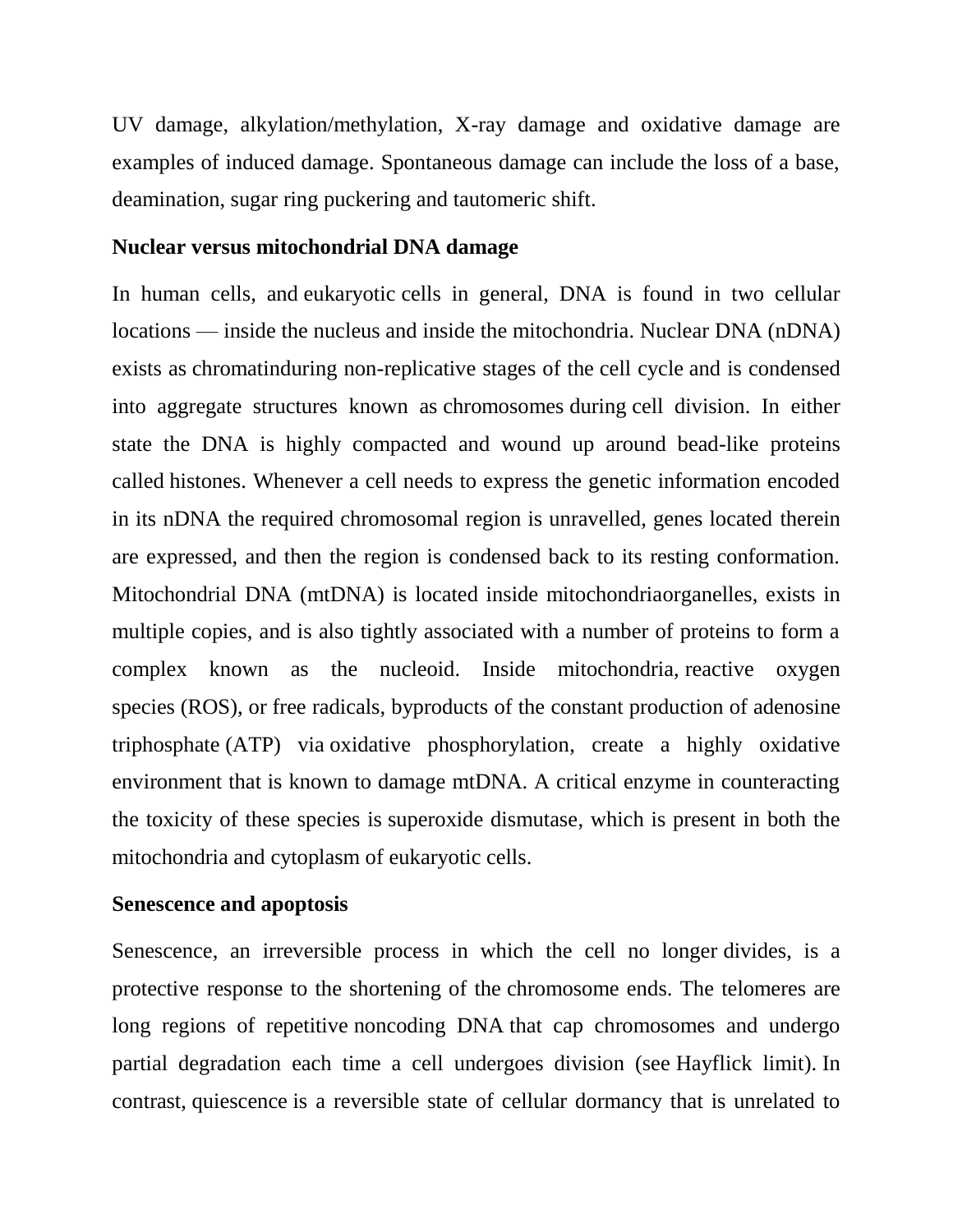genome damage (see [cell cycle\)](https://en.wikipedia.org/wiki/Cell_cycle). Senescence in cells may serve as a functional alternative to apoptosis in cases where the physical presence of a cell for spatial reasons is required by the organism, which serves as a "last resort" mechanism to prevent a cell with damaged DNA from replicating inappropriately in the absence of pro-growth [cellular signaling.](https://en.wikipedia.org/wiki/Cellular_signaling) Unregulated cell division can lead to the formation of a tumor, which is potentially lethal to an organism. Therefore, the induction of senescence and apoptosis is considered to be part of a strategy of protection against cancer.

#### **DNA damage and mutation**

It is important to distinguish between DNA damage and mutation, the two major types of error in DNA. DNA damages and mutation are fundamentally different. Damages are physical abnormalities in the DNA, such as single- and double-strand breaks, [8-hydroxydeoxyguanosine](https://en.wikipedia.org/wiki/8-hydroxydeoxyguanosine) residues, and polycyclic aromatic hydrocarbon adducts. DNA damages can be recognized by enzymes, and, thus, they can be correctly repaired if redundant information, such as the undamaged sequence in the complementary DNA strand or in a homologous chromosome, is available for copying. If a cell retains DNA damage, transcription of a gene can be prevented, and, thus, translation into a protein will also be blocked. Replication may also be blocked or the cell may die.

In contrast to DNA damage, a mutation is a change in the base sequence of the DNA. A mutation cannot be recognized by enzymes once the base change is present in both DNA strands, and, thus, a mutation cannot be repaired. At the cellular level, mutations can cause alterations in protein function and regulation. Mutations are replicated when the cell replicates. In a population of cells, mutant cells will increase or decrease in frequency according to the effects of the mutation on the ability of the cell to survive and reproduce. Although distinctly different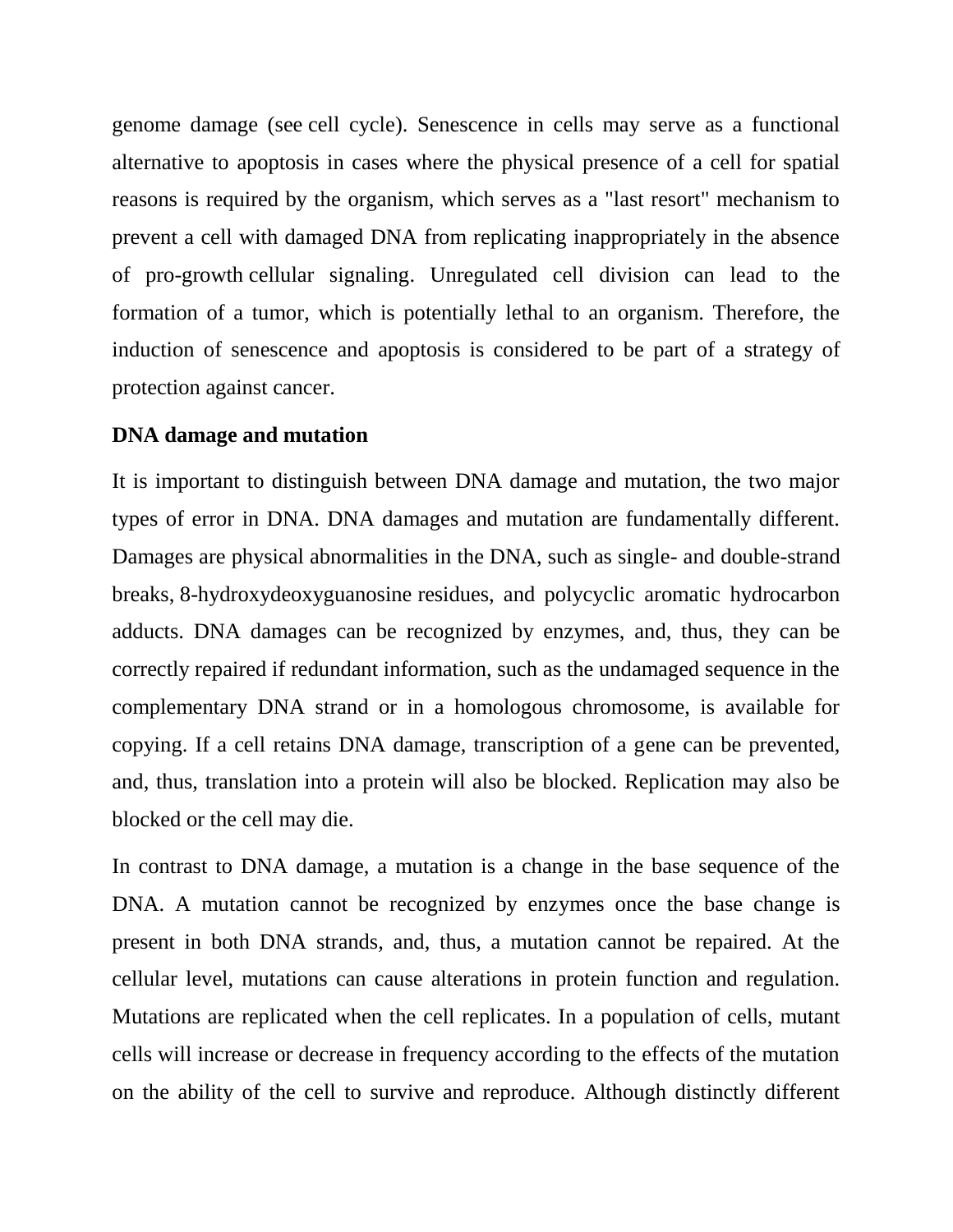from each other, DNA damages and mutations are related because DNA damages often cause errors of DNA synthesis during replication or repair; these errors are a major source of mutation.

Given these properties of DNA damage and mutation, it can be seen that DNA damages are a special problem in non-dividing or slowly dividing cells, where unrepaired damages will tend to accumulate over time. On the other hand, in rapidly dividing cells, unrepaired DNA damages that do not kill the cell by blocking replication will tend to cause replication errors and thus mutation. The great majority of mutations that are not neutral in their effect are deleterious to a cell's survival. Thus, in a population of cells composing a tissue with replicating cells, mutant cells will tend to be lost. However, infrequent mutations that provide a survival advantage will tend to clonally expand at the expense of neighboring cells in the tissue. This advantage to the cell is disadvantageous to the whole organism, because such mutant cells can give rise to cancer. Thus, DNA damages in frequently dividing cells, because they give rise to mutations, are a prominent cause of cancer. In contrast, DNA damages in infrequently dividing cells are likely a prominent cause of aging.

#### **DNA REPAIR**

DNA repair is a collection of processes by which a [cell](https://en.wikipedia.org/wiki/Cell_(biology)) identifies and corrects damage to the [DNA](https://en.wikipedia.org/wiki/DNA) molecules that encode its [genome.](https://en.wikipedia.org/wiki/Genome) In human cells, both normal [metabolic](https://en.wikipedia.org/wiki/Metabolism) activities and environmental factors such as [radiation](https://en.wikipedia.org/wiki/Radiation) can cause DNA damage, resulting in as many as 1 [million](https://en.wikipedia.org/wiki/Million) individual [molecular lesions](https://en.wikipedia.org/wiki/Molecular_lesion) per cell per day. Many of these lesions cause structural damage to the DNA molecule and can alter or eliminate the cell's ability to [transcribe](https://en.wikipedia.org/wiki/Transcription_(genetics)) the [gene](https://en.wikipedia.org/wiki/Gene) that the affected DNA encodes. Other lesions induce potentially harmful [mutations](https://en.wikipedia.org/wiki/Mutation) in the cell's genome, which affect the survival of its daughter cells after it undergoes [mitosis.](https://en.wikipedia.org/wiki/Mitosis)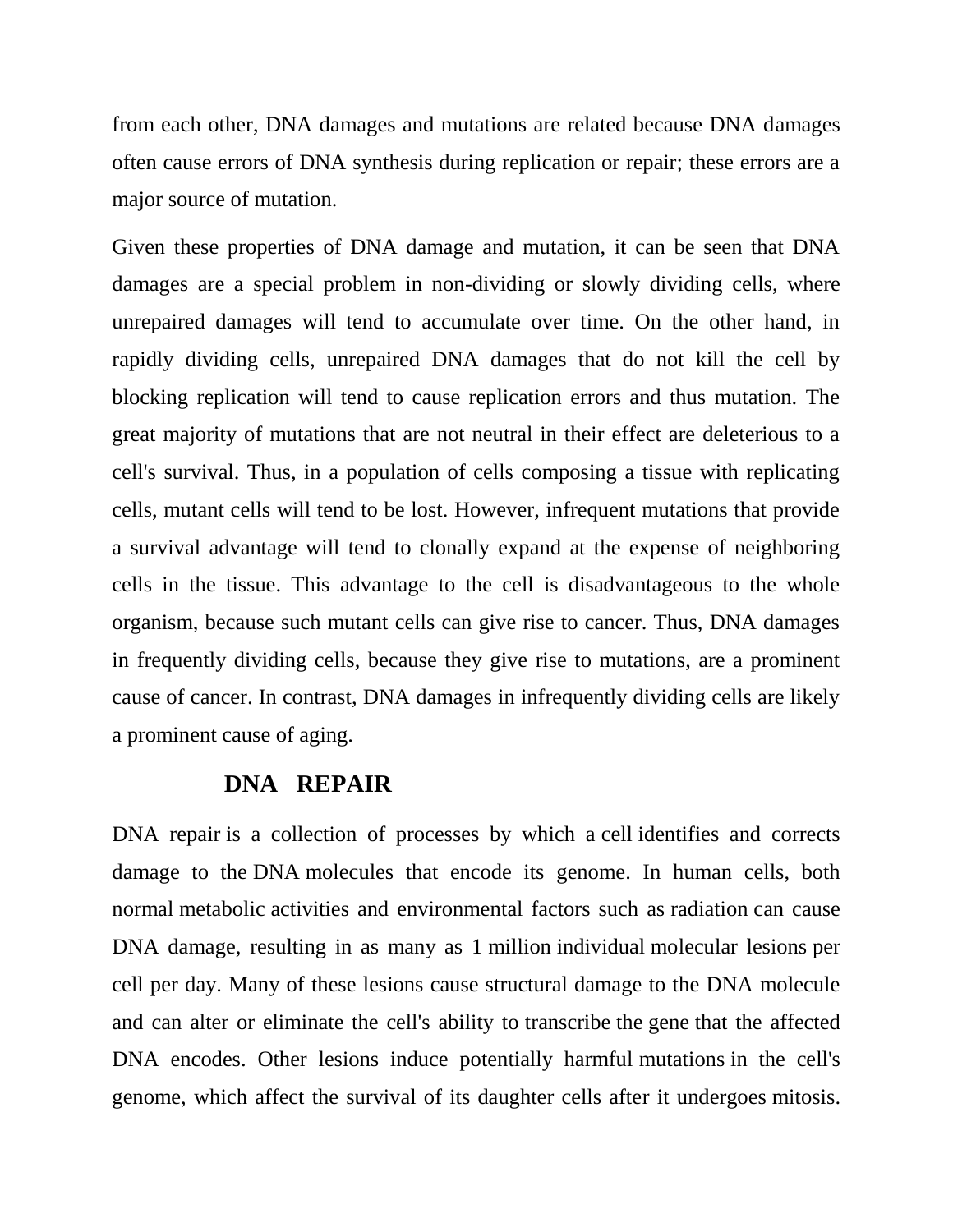As a consequence, the DNA repair process is constantly active as it responds to damage in the DNA structure. When normal repair processes fail, and when cellular [apoptosis](https://en.wikipedia.org/wiki/Apoptosis) does not occur, irreparable DNA damage may occur, including double-strand breaks and DNA crosslinkages (interstrand crosslinks or ICLs). This can eventually lead to malignant tumors, or [cancer](https://en.wikipedia.org/wiki/Cancer) as per the [two hit hypothesis.](https://en.wikipedia.org/wiki/Knudson_hypothesis)

The rate of DNA repair is dependent on many factors, including the cell type, the age of the cell, and the extracellular environment. A cell that has accumulated a large amount of DNA damage, or one that no longer effectively repairs damage incurred to its DNA, can enter one of three possible states:

- 1. an irreversible state of dormancy, known as [senescence](https://en.wikipedia.org/wiki/Senescence)
- 2. cell suicide, also known as [apoptosis](https://en.wikipedia.org/wiki/Apoptosis) or [programmed cell death](https://en.wikipedia.org/wiki/Programmed_cell_death)
- 3. unregulated cell division, which can lead to the formation of a [tumor](https://en.wikipedia.org/wiki/Tumor) that is [cancerous](https://en.wikipedia.org/wiki/Cancer)

The DNA repair ability of a cell is vital to the integrity of its genome and thus to the normal functionality of that organism. Many genes that were initially shown to influence [life span](https://en.wikipedia.org/wiki/Life_expectancy) have turned out to be involved in DNA damage repair and protection.

# DNA REPAIR MECHANISMS

Cells cannot function if DNA damage corrupts the integrity and accessibility of essential information in the [genome](https://en.wikipedia.org/wiki/Genome) (but cells remain superficially functional when non-essential genes are missing or damaged). Depending on the type of damage inflicted on the DNA's double helical structure, a variety of repair strategies have evolved to restore lost information. If possible, cells use the unmodified complementary strand of the DNA or the sister [chromatid](https://en.wikipedia.org/wiki/Chromatid) as a template to recover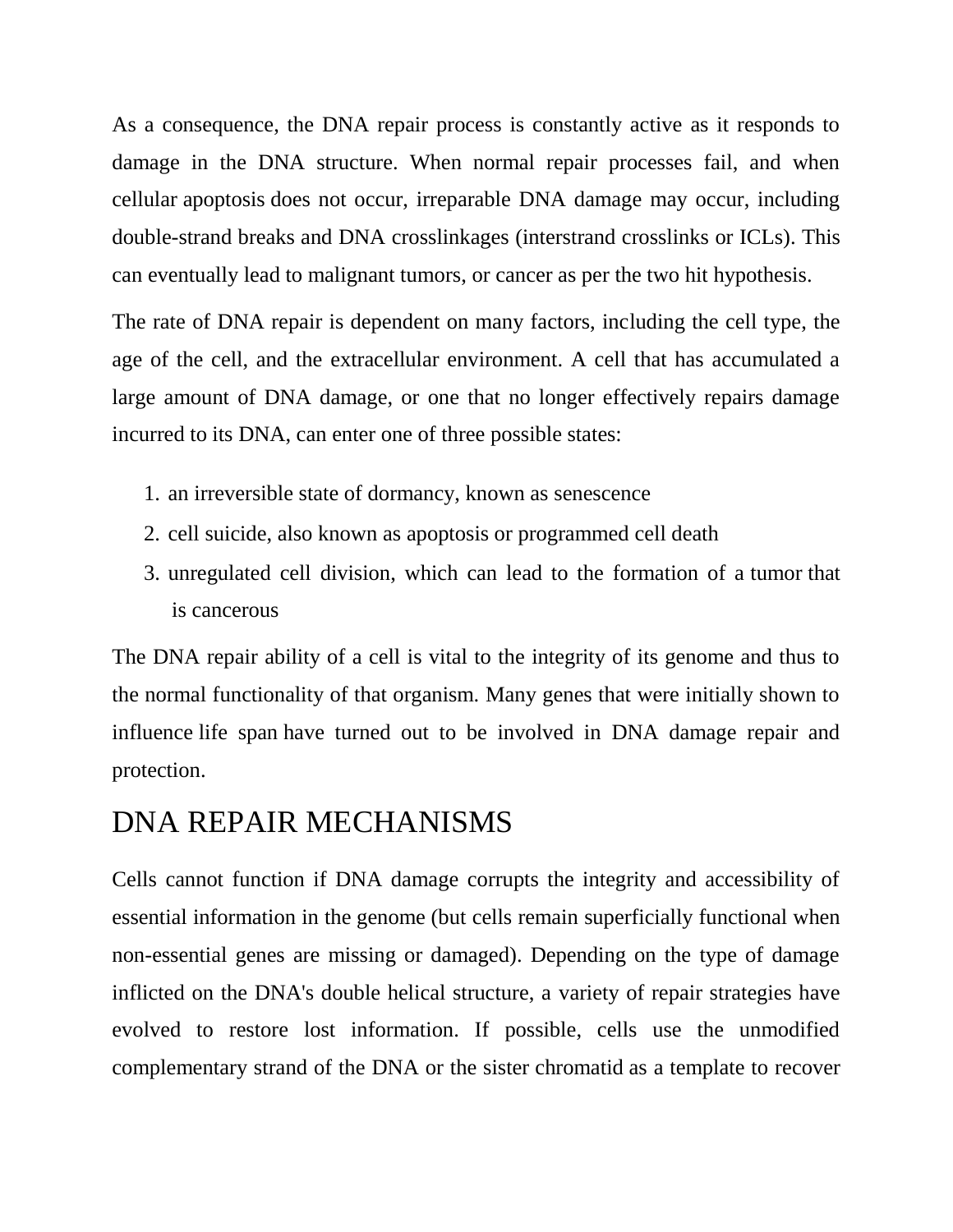the original information. Without access to a template, cells use an error-prone recovery mechanism known as translesion synthesis as a last resort.

Damage to DNA alters the spatial configuration of the helix, and such alterations can be detected by the cell. Once damage is localized, specific DNA repair molecules bind at or near the site of damage, inducing other molecules to bind and form a complex that enables the actual repair to take place.

#### **1. Single-strand and double-strand DNA damage**

Cells cannot function if DNA damage corrupts the integrity and accessibility of essential information in the [genome](https://en.wikipedia.org/wiki/Genome) (but cells remain superficially functional when non-essential genes are missing or damaged). Depending on the type of damage inflicted on the DNA's double helical structure, a variety of repair strategies have evolved to restore lost information. If possible, cells use the unmodified complementary strand of the DNA or the sister [chromatid](https://en.wikipedia.org/wiki/Chromatid) as a template to recover the original information. Without access to a template, cells use an error-prone recovery mechanism known as translesion synthesis as a last resort.

Damage to DNA alters the spatial configuration of the helix, and such alterations can be detected by the cell. Once damage is localized, specific DNA repair molecules bind at or near the site of damage, inducing other molecules to bind and form a complex that enables the actual repair to take place.

#### **2. Direct reversal**

Cells are known to eliminate three types of damage to their DNA by chemically reversing it. These mechanisms do not require a template, since the types of damage they counteract can occur in only one of the four bases. Such direct reversal mechanisms are specific to the type of damage incurred and do not involve breakage of the phosphodiester backbone. The formation of [pyrimidine](https://en.wikipedia.org/wiki/Pyrimidine_dimer)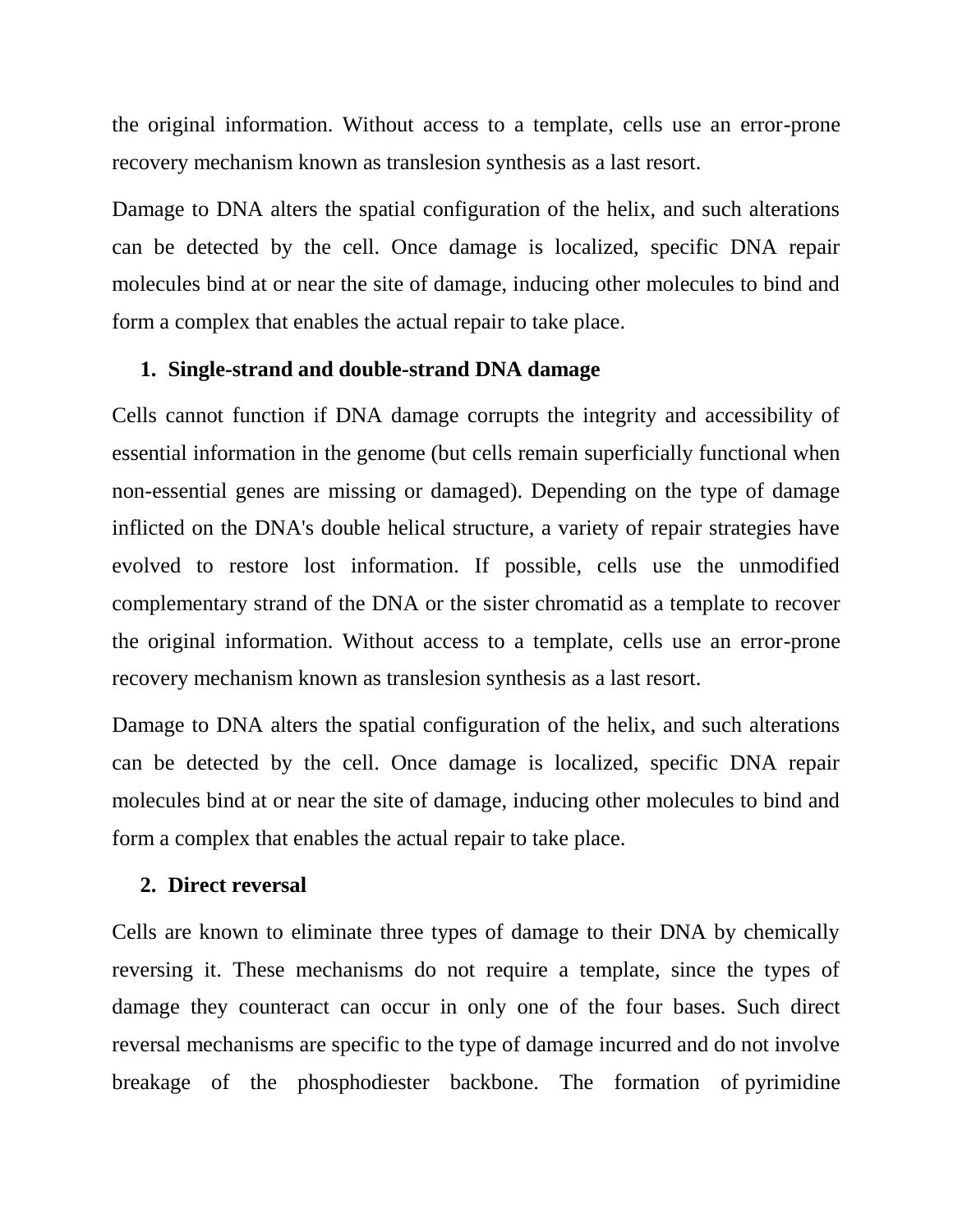dimers upon irradiation with UV light results in an abnormal covalent bond between adjacent pyrimidine bases. The [photoreactivation](https://en.wikipedia.org/wiki/Photoreactivation) process directly reverses this damage by the action of the enzyme [photolyase,](https://en.wikipedia.org/wiki/Photolyase) whose activation is obligately dependent on energy absorbed from [blue/UV light](https://en.wikipedia.org/wiki/Electromagnetic_spectrum) (300–500 nm [wavelength\)](https://en.wikipedia.org/wiki/Wavelength) to promote catalysis. Photolyase, an old enzyme present in [bacteria,](https://en.wikipedia.org/wiki/Bacteria) [fungi,](https://en.wikipedia.org/wiki/Fungi) and most [animals](https://en.wikipedia.org/wiki/Animals) no longer functions in humans, who instead use [nucleotide excision](https://en.wikipedia.org/wiki/Nucleotide_excision_repair)  [repair](https://en.wikipedia.org/wiki/Nucleotide_excision_repair) to repair damage from UV irradiation. Another type of damage, methylation of guanine bases, is directly reversed by the protein methyl guanine methyl transferase (MGMT), the bacterial equivalent of which is called [ogt.](https://en.wikipedia.org/wiki/Ogt) This is an expensive process because each MGMT molecule can be used only once; that is, the reaction is [stoichiometric](https://en.wikipedia.org/wiki/Stoichiometric) rather than [catalytic.](https://en.wikipedia.org/wiki/Catalytic) A generalized response to methylating agents in bacteria is known as the [adaptive response](https://en.wikipedia.org/wiki/Adaptive_response) and confers a level of resistance to alkylating agents upon sustained exposure by upregulation of alkylation repair enzymes. The third type of DNA damage reversed by cells is certain methylation of the bases cytosine and adenine.

#### **3. Single-strand damage**

When only one of the two strands of a double helix has a defect, the other strand can be used as a template to guide the correction of the damaged strand. In order to repair damage to one of the two paired molecules of DNA, there exist a number of [excision repair](https://en.wikipedia.org/wiki/Excision_repair) mechanisms that remove the damaged nucleotide and replace it with an undamaged nucleotide complementary to that found in the undamaged DNA strand.

1. **[Base excision repair](https://en.wikipedia.org/wiki/Base_excision_repair) (BER)** repairs damage to a single [nitrogenous base](https://en.wikipedia.org/wiki/Nitrogenous_base) by deploying enzymes called [glycosylases.](https://en.wikipedia.org/wiki/DNA_glycosylase) These enzymes remove a single nitrogenous base to create an apurinic or apyrimidinic site [\(AP site\)](https://en.wikipedia.org/wiki/AP_site). Enzymes called [AP endonucleasesn](https://en.wikipedia.org/wiki/AP_endonuclease)ick the damaged DNA backbone at the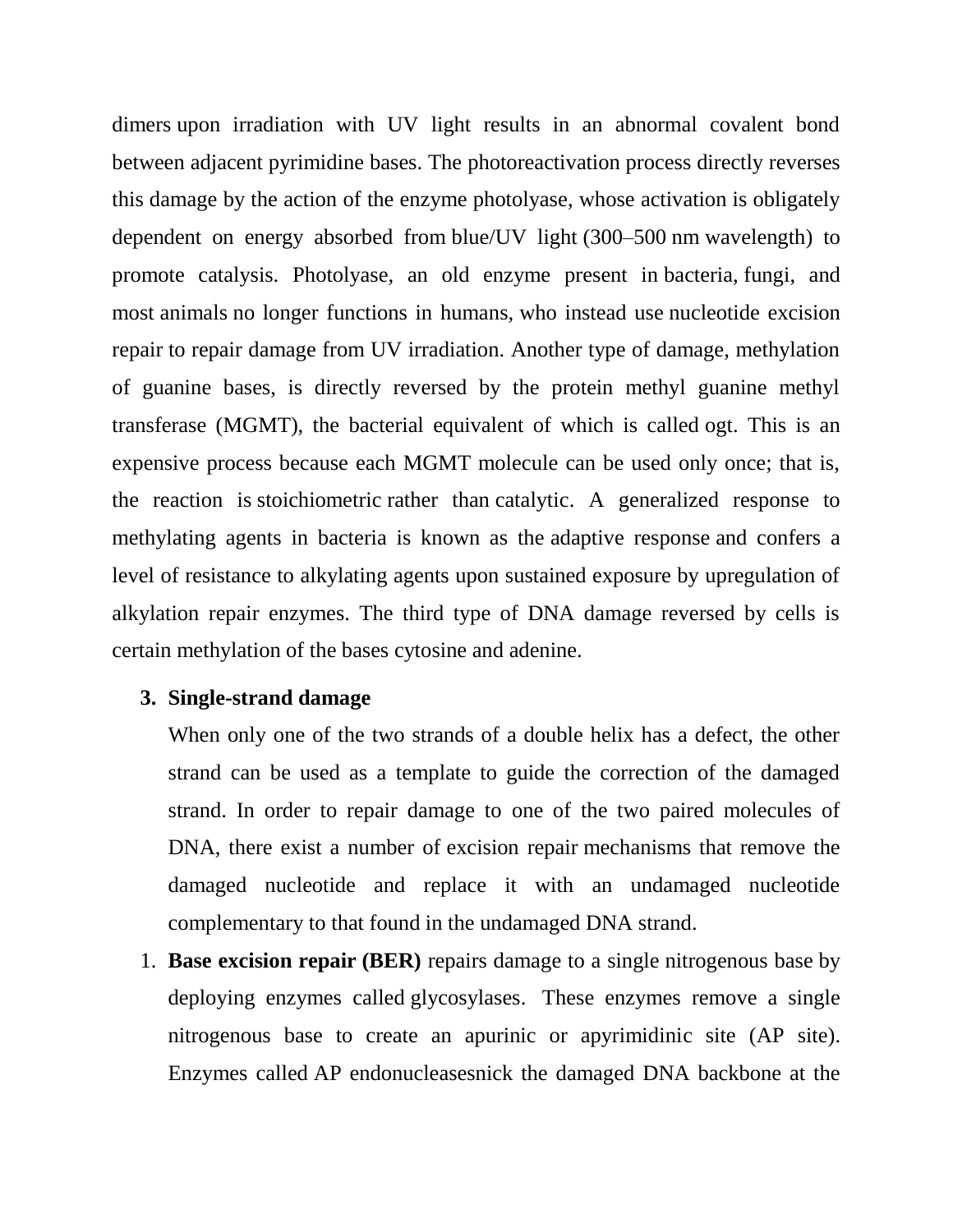AP site. DNA polymerase then removes the damaged region using its 5' to 3' exonuclease activity and correctly synthesizes the new strand using the complementary strand as a template.

- 2. **[Nucleotide excision repair](https://en.wikipedia.org/wiki/Nucleotide_excision_repair) (NER)** repairs damaged DNA which commonly consists of bulky, helix-distorting damage, such as [pyrimidine](https://en.wikipedia.org/wiki/Pyrimidine_dimer)  [dimerization](https://en.wikipedia.org/wiki/Pyrimidine_dimer) caused by UV light. Damaged regions are removed in 12-24 nucleotide-long strands in a three-step process which consists of recognition of damage, excision of damaged DNA both upstream and downstream of damage by [endonucleases,](https://en.wikipedia.org/wiki/Endonuclease) and resynthesis of removed DNA region. NER is a highly evolutionarily conserved repair mechanism and is used in nearly all eukaryotic and prokaryotic cells. In prokaryotes, NER is mediated by [Uvr](https://en.wikipedia.org/wiki/UvrABC_endonuclease)  [proteins.](https://en.wikipedia.org/wiki/UvrABC_endonuclease) In eukaryotes, many more proteins are involved, although the general strategy is the same.
- 3. **[Mismatch repair](https://en.wikipedia.org/wiki/Mismatch_repair) systems** are present in essentially all cells to correct errors that are not corrected by [proofreading.](https://en.wikipedia.org/wiki/Proofreading_(biology)) These systems consist of at least two proteins. One detects the mismatch, and the other recruits an endonuclease that cleaves the newly synthesized DNA strand close to the region of damage. In *E. coli* , the proteins involved are the Mut class proteins. This is followed by removal of damaged region by an exonuclease, resynthesis by DNA polymerase, and nick sealing by DNA ligase.

#### **Double-strand breaks**

Double-strand breaks, in which both strands in the double helix are severed, are particularly hazardous to the cell because they can lead to genome rearrangements. Three mechanisms exist to repair double-strand breaks (DSBs): [non-homologous end joining](https://en.wikipedia.org/wiki/Non-homologous_end_joining) (NHEJ), [microhomology-mediated](https://en.wikipedia.org/wiki/Microhomology-mediated_end_joining)  [end joining](https://en.wikipedia.org/wiki/Microhomology-mediated_end_joining) (MMEJ), and [homologous recombination](https://en.wikipedia.org/wiki/Homologous_recombination) PVN Acharya noted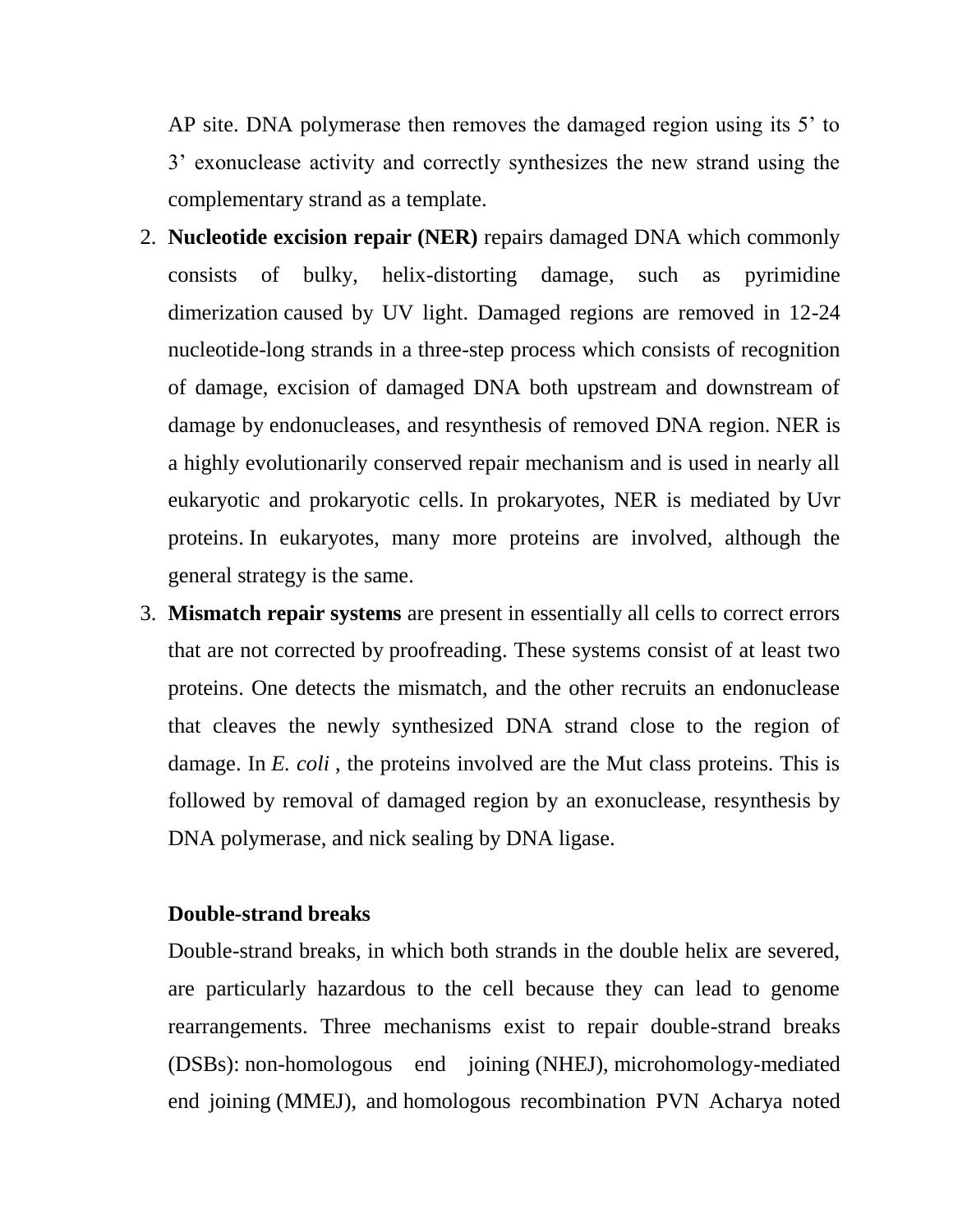that double-strand breaks and a "cross-linkage joining both strands at the same point is irreparable because neither strand can then serve as a template for repair. The cell will die in the next mitosis or in some rare instances, mutate.

#### **Translesion synthesis**

Translesion synthesis (TLS) is a DNA damage tolerance process that allows the [DNA replication](https://en.wikipedia.org/wiki/DNA_replication) machinery to replicate past DNA lesions such as [thymine dimers](https://en.wikipedia.org/wiki/Thymine_dimer) or [AP sites.](https://en.wikipedia.org/wiki/AP_site) It involves switching out regular [DNA](https://en.wikipedia.org/wiki/DNA_polymerase)  [polymerases](https://en.wikipedia.org/wiki/DNA_polymerase) for specialized translesion polymerases (i.e. DNA polymerase IV or V, from the Y Polymerase family), often with larger active sites that can facilitate the insertion of bases opposite damaged nucleotides. The polymerase switching is thought to be mediated by, among other factors, the post-translational modification of the replication [processivity](https://en.wikipedia.org/wiki/Processivity) factor [PCNA.](https://en.wikipedia.org/wiki/PCNA) Translesion synthesis polymerases often have low fidelity (high propensity to insert wrong bases) on undamaged templates relative to regular polymerases. However, many are extremely efficient at inserting correct bases opposite specific types of damage. For example, [Pol η](https://en.wikipedia.org/wiki/DNA_polymerase_eta) mediates errorfree bypass of lesions induced by [UV irradiation,](https://en.wikipedia.org/wiki/Ultraviolet) whereas [Pol ιi](https://en.wikipedia.org/wiki/POLI)ntroduces mutations at these sites. Pol η is known to add the first adenine across the [T^T photodimer](https://en.wikipedia.org/wiki/Pyrimidine_dimers#Mutagenesis) using [Watson-Crick base pairing](https://en.wikipedia.org/wiki/Base_pair) and the second adenine will be added in its syn conformation using [Hoogsteen base pairing.](https://en.wikipedia.org/wiki/Hoogsteen_base_pair) From a cellular perspective, risking the introduction of [point](https://en.wikipedia.org/wiki/Point_mutation)  [mutations](https://en.wikipedia.org/wiki/Point_mutation) during translesion synthesis may be preferable to resorting to more drastic mechanisms of DNA repair, which may cause gross chromosomal aberrations or cell death. In short, the process involves specialized [polymerases](https://en.wikipedia.org/wiki/Polymerases) either bypassing or repairing lesions at locations of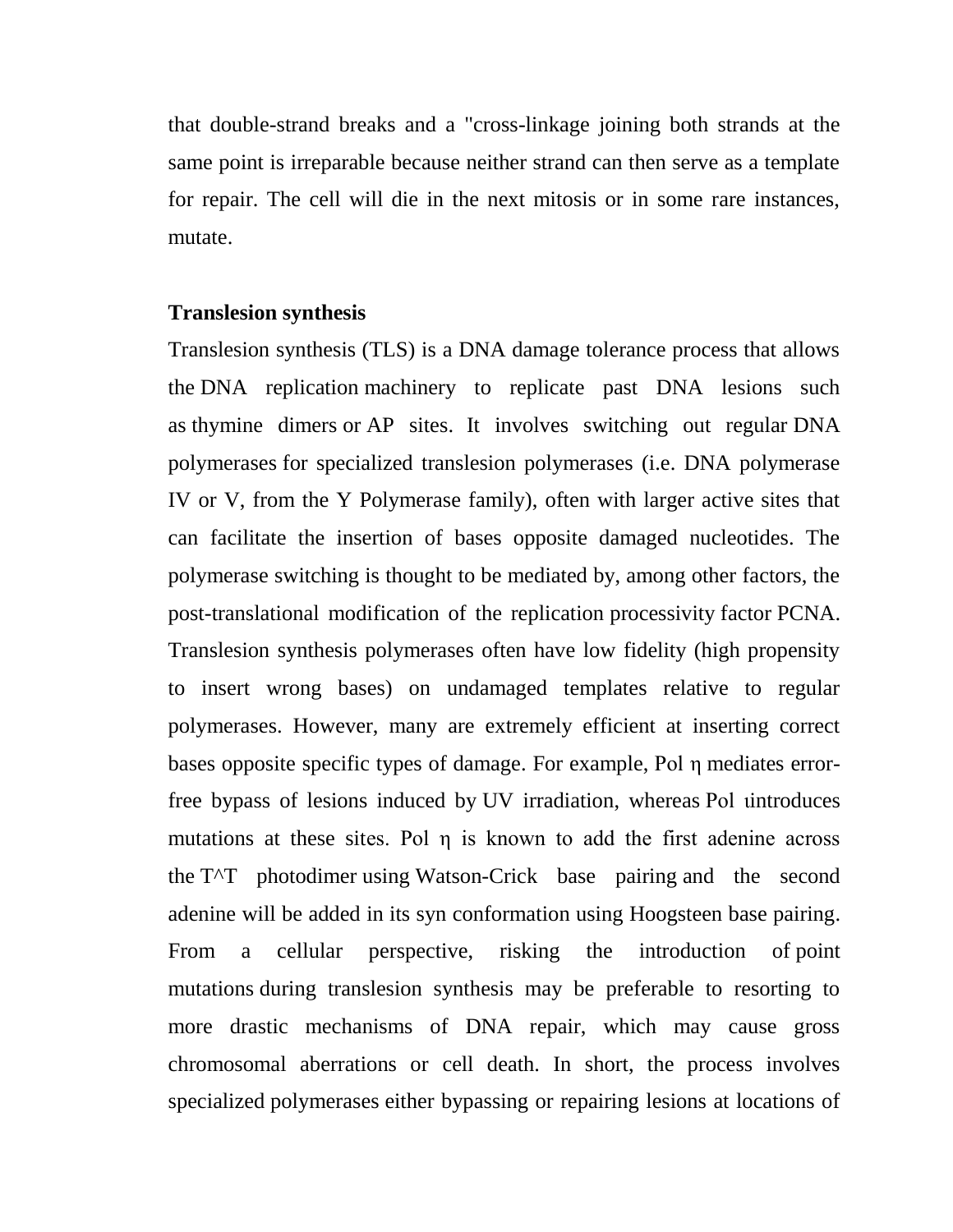stalled DNA replication. For example, Human DNA polymerase eta can bypass complex DNA lesions like guanine-thymine intra-strand crosslink, G[8,5-Me]T, although can cause targeted and semi-targeted mutations. Paromita Raycha[u](https://en.wikipedia.org/wiki/DNA_repair#cite_note-pmid21302943-35)dhury and Ashis Basu<sup>[</sup> studied the toxicity and mutagenesis of the same lesion in *Escherichia coli* by replicating a G[8,5- Me]T-modified plasmid in *E. coli* with specific DNA polymerase knockouts. Viability was very low in a strain lacking pol II, pol IV, and pol V, the three SOS-inducible DNA polymerases, indicating that translesion synthesis is conducted primarily by these specialized DNA polymerases. A bypass platform is provided to these polymerases by [Proliferating cell nuclear](https://en.wikipedia.org/wiki/Proliferating_cell_nuclear_antigen)  [antigen](https://en.wikipedia.org/wiki/Proliferating_cell_nuclear_antigen) (PCNA). Under normal circumstances, PCNA bound to polymerases replicates the DNA. At a site of [lesion,](https://en.wikipedia.org/wiki/Lesion) PCNA is ubiquitinated, or modified, by the RAD6[/RAD18](https://en.wikipedia.org/wiki/RAD18) [proteins](https://en.wikipedia.org/wiki/Proteins) to provide a platform for the specialized polymerases to bypass the lesion and resume DNA replication. After translesion synthesis, extension is required. This extension can be carried out by a replicative polymerase if the TLS is error-free, as in the case of Pol η, yet if TLS results in a mismatch, a specialized polymerase is needed to extend it; Pol  $\zeta$ . Pol  $\zeta$  is unique in that it can extend terminal mismatches, whereas more processive polymerases cannot. So when a lesion is encountered, the replication fork will stall, PCNA will switch from a processive polymerase to a TLS polymerase such as Pol ι to fix the lesion, then PCNA may switch to Pol ζ to extend the mismatch, and last PCNA will switch to the processive polymerase to continue replication.

### Global response to DNA damage

Cells exposed to [ionizing radiation,](https://en.wikipedia.org/wiki/Ionizing_radiation) [ultraviolet light](https://en.wikipedia.org/wiki/Ultraviolet_light) or chemicals are prone to acquire multiple sites of bulky DNA lesions and double-strand breaks. Moreover, DNA damaging agents can damage other [biomolecules](https://en.wikipedia.org/wiki/Biomolecule) such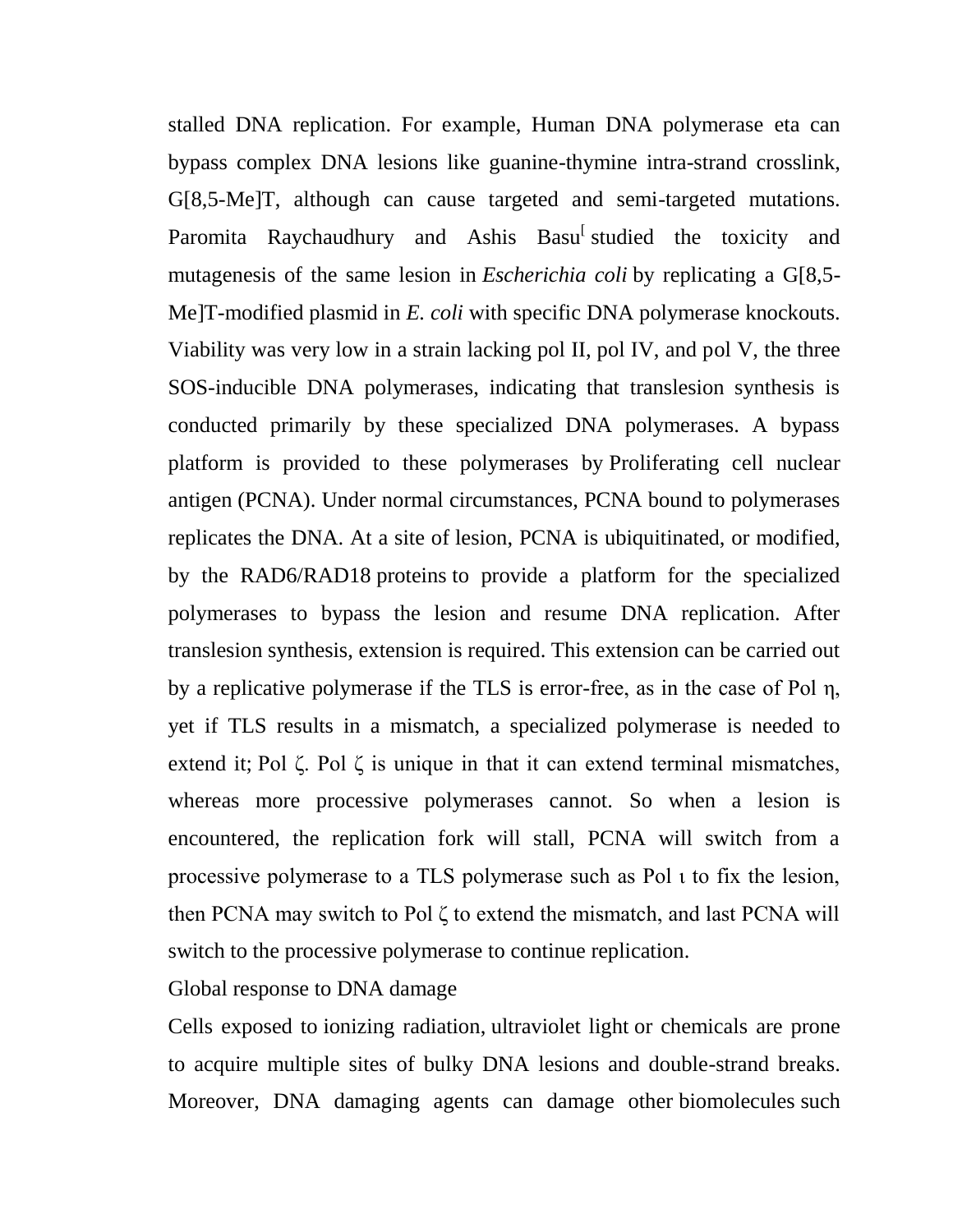as [proteins,](https://en.wikipedia.org/wiki/Protein) [carbohydrates,](https://en.wikipedia.org/wiki/Carbohydrate) [lipids,](https://en.wikipedia.org/wiki/Lipid) and [RNA.](https://en.wikipedia.org/wiki/RNA) The accumulation of damage, to be specific, double-strand breaks or adducts stalling the [replication forks,](https://en.wikipedia.org/wiki/Replication_fork) are among known stimulation signals for a global response to DNA damage.<sup>[</sup> The global response to damage is an act directed toward the cells' own preservation and triggers multiple pathways of macromolecular repair, lesion bypass, tolerance, or [apoptosis.](https://en.wikipedia.org/wiki/Apoptosis) The common features of global response are induction of multiple [genes,](https://en.wikipedia.org/wiki/Gene) [cell cycle](https://en.wikipedia.org/wiki/Cell_cycle) arrest, and inhibition of [cell division.](https://en.wikipedia.org/wiki/Cell_division)

#### **DNA damage checkpoints**

After DNA damage, [cell cycle](https://en.wikipedia.org/wiki/Cell_cycle) [checkpoints](https://en.wikipedia.org/wiki/Cell_cycle_checkpoint) are activated. Checkpoint activation pauses the cell cycle and gives the cell time to repair the damage before continuing to divide. [DNA damage checkpoints](https://en.wikipedia.org/wiki/DNA_damage_checkpoints) occur at the [G1](https://en.wikipedia.org/wiki/G1_phase)[/S](https://en.wikipedia.org/wiki/S_phase) and [G2](https://en.wikipedia.org/wiki/G2_phase)[/M](https://en.wikipedia.org/wiki/Mitosis) boundaries. An intra[-S](https://en.wikipedia.org/wiki/S_phase) checkpoint also exists. Checkpoint activation is controlled by two master [kinases,](https://en.wikipedia.org/wiki/Kinase) [ATM](https://en.wikipedia.org/wiki/Ataxia_telangiectasia_mutated) and [ATR.](https://en.wikipedia.org/wiki/Ataxia_Telangiectasia_and_Rad3_related) ATM responds to DNA double-strand breaks and disruptions in chromatin structure, whereas ATR primarily responds to stalled [replication forks.](https://en.wikipedia.org/wiki/Replication_fork) These kinases [phosphorylate](https://en.wikipedia.org/wiki/Phosphorylation) downstream targets in a [signal](https://en.wikipedia.org/wiki/Signal_transduction)  [transduction](https://en.wikipedia.org/wiki/Signal_transduction) cascade, eventually leading to cell cycle arrest. A class of checkpoint mediator proteins including [BRCA1,](https://en.wikipedia.org/wiki/BRCA1) [MDC1,](https://en.wikipedia.org/wiki/MDC1) and [53BP1](https://en.wikipedia.org/wiki/53BP1) has also been identified. These proteins seem to be required for transmitting the checkpoint activation signal to downstream proteins.

**DNA damage checkpoint** is a [signal transduction pathway](https://en.wikipedia.org/wiki/Signal_transduction_pathway) that blocks [cell](https://en.wikipedia.org/wiki/Cell_cycle)  [cycle](https://en.wikipedia.org/wiki/Cell_cycle) progression in G1, G2 and [metaphase](https://en.wikipedia.org/wiki/Metaphase) and slows down the rate of S phase progression when [DNA](https://en.wikipedia.org/wiki/DNA) is damaged. It leads to a pause in cell cycle allowing the cell time to repair the damage before continuing to divide.

Checkpoint Proteins can be separated into four groups: [phosphatidylinositol](https://en.wikipedia.org/wiki/Phosphatidylinositol_3-kinase)  [3-kinase](https://en.wikipedia.org/wiki/Phosphatidylinositol_3-kinase) (PI3K)-like [protein kinase,](https://en.wikipedia.org/wiki/Protein_kinase) [proliferating cell nuclear](https://en.wikipedia.org/wiki/Proliferating_cell_nuclear_antigen)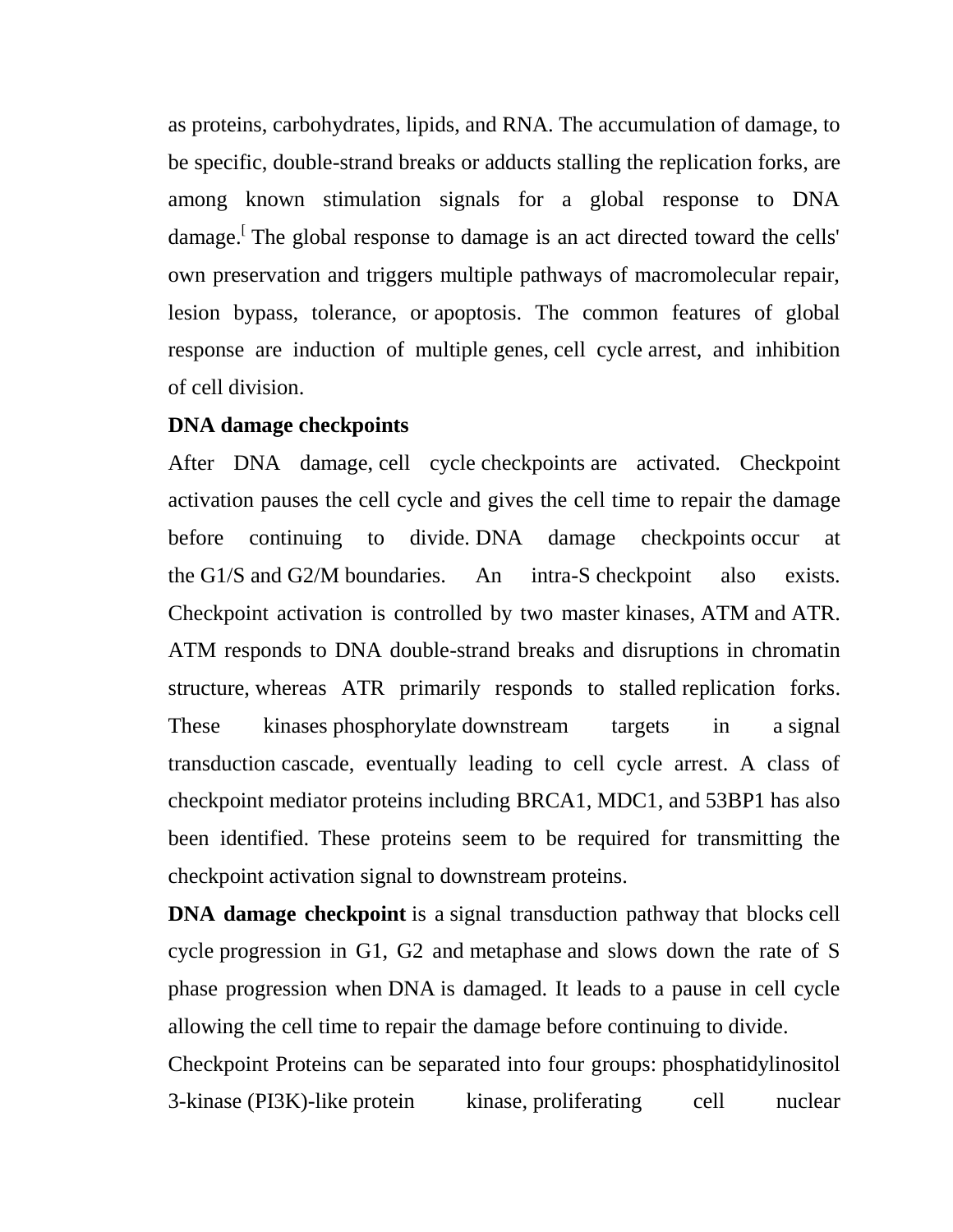antigen (PCNA)-like group, two serine/threonine(S/T) kinases and their adaptors. Central to all DNA damage induced checkpoints responses is a pair of large protein kinases belonging to the first group of PI3K-like protein kinases-the ATM [\(Ataxia telangiectasia mutated\)](https://en.wikipedia.org/wiki/Ataxia_telangiectasia_mutated) and ATR (Ataxia- and Rad-related) kinases, whose sequence and functions have been well conserved in evolution. All DNA damage response requires either ATM or ATR because they have the ability to bind to the [chromosomes](https://en.wikipedia.org/wiki/Chromosome) at the site of DNA damage, together with accessory proteins that are platforms on which DNA damage response components and DNA repair complexes can be assembled.

An important downstream target of ATM and ATR is [p53,](https://en.wikipedia.org/wiki/P53) as it is required for inducing [apoptosis](https://en.wikipedia.org/wiki/Apoptosis) following DNA damage. The [cyclin-dependent kinase](https://en.wikipedia.org/wiki/Cyclin-dependent_kinase_inhibitor)  [inhibitor](https://en.wikipedia.org/wiki/Cyclin-dependent_kinase_inhibitor) [p21](https://en.wikipedia.org/wiki/P21) is induced by both p53-dependent and p53-independent mechanisms and can arrest the cell cycle at the G1/S and G2/M checkpoints by deactivating [cyclin](https://en.wikipedia.org/wiki/Cyclin)[/cyclin-dependent kinase](https://en.wikipedia.org/wiki/Cyclin-dependent_kinase) complexes.

#### **The prokaryotic SOS response**

The [SOS response](https://en.wikipedia.org/wiki/SOS_response) is the changes in [gene expression](https://en.wikipedia.org/wiki/Gene_expression) in *[Escherichia coli](https://en.wikipedia.org/wiki/Escherichia_coli)* and other bacteria in response to extensive DNA damage. The [prokaryotic](https://en.wikipedia.org/wiki/Prokaryotic) SOS system is regulated by two key proteins: [LexA](https://en.wikipedia.org/wiki/LexA) and [RecA.](https://en.wikipedia.org/wiki/RecA) The LexA [homodimer](https://en.wikipedia.org/wiki/Homodimer) is a [transcriptional](https://en.wikipedia.org/wiki/Transcription_(genetics)) [repressor](https://en.wikipedia.org/wiki/Repressor) that binds to [operator](https://en.wikipedia.org/wiki/Operator_(biology)) sequences commonly referred to as SOS boxes. In *[Escherichia](https://en.wikipedia.org/wiki/Escherichia_coli)  [coli](https://en.wikipedia.org/wiki/Escherichia_coli)* it is known that LexA regulates transcription of approximately 48 genes including the lexA and recA genes. The SOS response is known to be widespread in the Bacteria domain, but it is mostly absent in some bacterial phyla, like the [Spirochetes.](https://en.wikipedia.org/wiki/Spirochetes) The most common cellular signals activating the SOS response are regions of single-stranded DNA (ssDNA), arising from stalled [replication forks](https://en.wikipedia.org/wiki/Replication_fork) or double-strand breaks, which are processed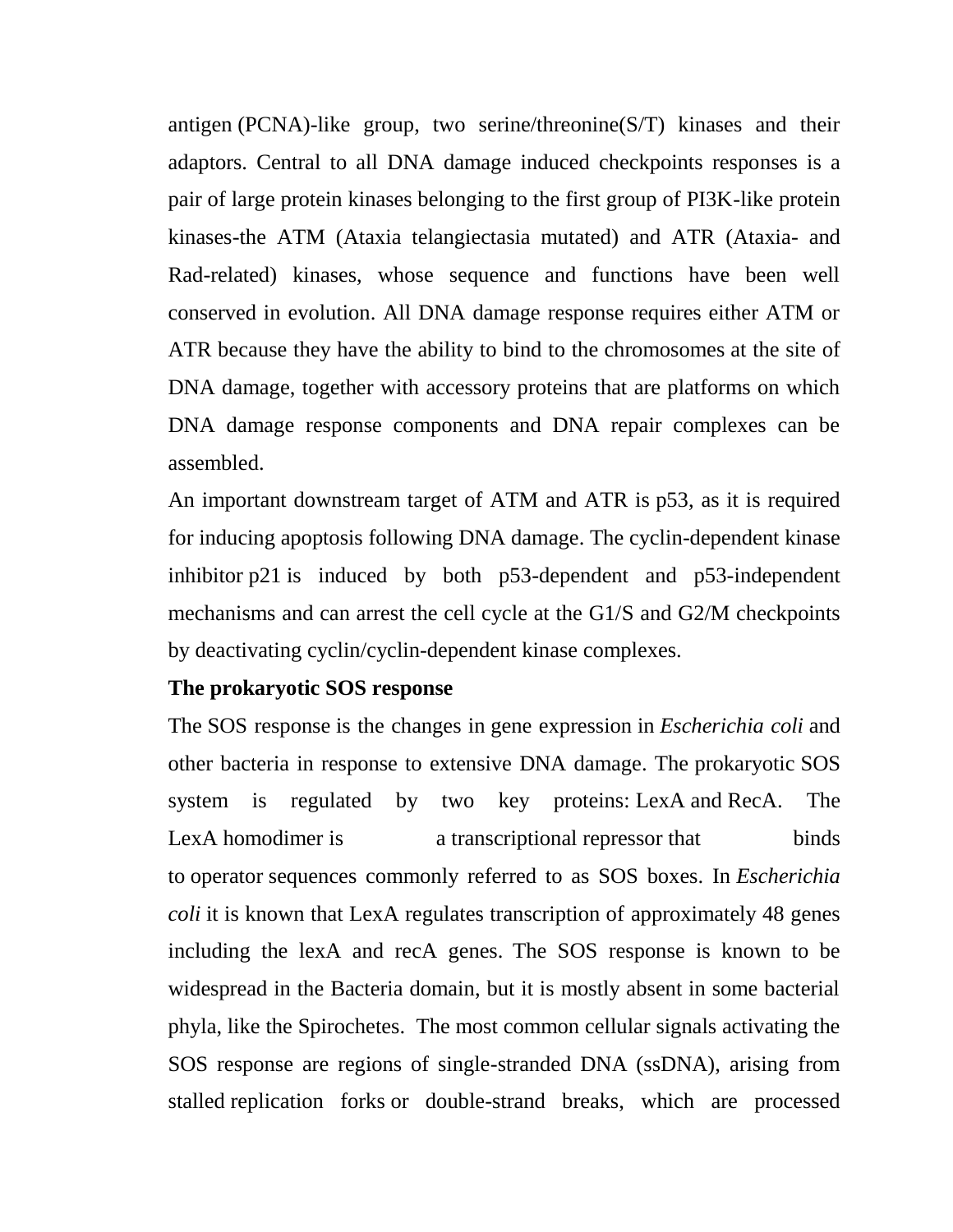by [DNA helicase](https://en.wikipedia.org/wiki/DNA_helicase) to separate the two DNA strands.<sup>[I]</sup> In the initiation step, RecA protein binds to ssDNA in an [ATP hydrolysis](https://en.wikipedia.org/wiki/ATP_hydrolysis) driven reaction creating RecA–ssDNA filaments. RecA–ssDNA filaments activate LexA aut[oprotease](https://en.wikipedia.org/wiki/Protease) activity, which ultimately leads to cleavage of LexA dimer and subsequent LexA degradation. The loss of LexA repressor induces transcription of the SOS genes and allows for further signal induction, inhibition of cell division and an increase in levels of proteins responsible for damage processing.

In *Escherichia coli*, SOS boxes are 20-nucleotide long sequences near promoters with [palindromic](https://en.wikipedia.org/wiki/Palindromic) structure and a high degree of sequence conservation. In other classes and phyla, the sequence of SOS boxes varies considerably, with different length and composition, but it is always highly conserved and one of the strongest short signals in the genome. The high information content of SOS boxes permits differential binding of LexA to different promoters and allows for timing of the SOS response. The lesion repair genes are induced at the beginning of SOS response. The error-prone translesion polymerases, for example, UmuCD'2 (also called DNA polymerase V), are induced later on as a last resort[.](https://en.wikipedia.org/wiki/DNA_repair#cite_note-Goodman-45)<sup>[</sup> Once the DNA damage is repaired or bypassed using polymerases or through recombination, the amount of single-stranded DNA in cells is decreased, lowering the amounts of RecA filaments decreases cleavage activity of LexA homodimer, which then binds to the SOS boxes near promoters and restores normal gene expression.

#### **Eukaryotic transcriptional responses to DNA damage**[

[Eukaryotic](https://en.wikipedia.org/wiki/Eukaryotic) cells exposed to DNA damaging agents also activate important defensive pathways by inducing multiple proteins involved in DNA repair, [cell cycle checkpoint](https://en.wikipedia.org/wiki/Cell_cycle_checkpoint) control, protein trafficking and degradation.